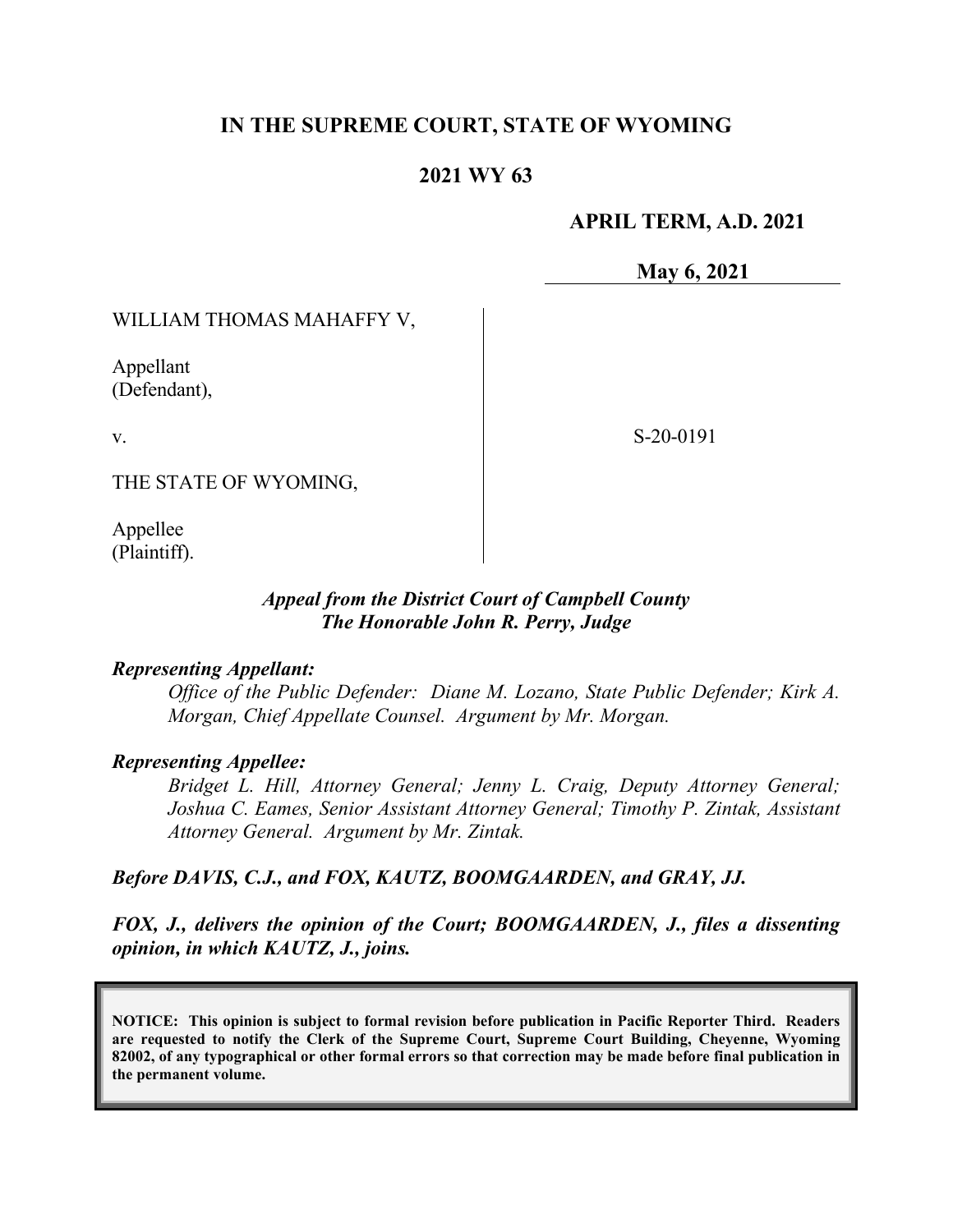### **FOX, Justice.**

[¶1] William Mahaffy entered a conditional plea to methamphetamine possession and child endangerment after the district court denied his motion to suppress evidence obtained at the end of a traffic stop. He now appeals, arguing the traffic stop was unlawfully extended before a drug dog alerted. The State contends Mr. Mahaffy has changed horses and therefore waived the "new" argument he makes on appeal. In the alternative, the State argues the stop was not unlawfully extended. We decline the State's invitation to parse the issue on appeal, we conclude the stop was unlawfully extended after its initial purpose had been resolved, and we reverse and remand.

#### *ISSUES*

1. Did Mr. Mahaffy waive his right to appeal the district court's denial of his motion to suppress when he raised the issue of the unlawful extension of the stop while emphasizing one portion of the discussion and merely mentioning the portion he relies upon on appeal?

2. Was the stop unlawfully extended in violation of the Fourth Amendment when the initial reason for the stop had been resolved by the time the drug dog alerted?

## *FACTS*

[¶2] Mr. Mahaffy was the passenger in a car driven by his wife when he threw a lit cigarette out the car window in front of Campbell County Sheriff's Deputy Joshua Knittel's patrol car. Deputy Knittel activated his body camera, turned on his overhead lights, and pulled the car over. Deputy Knittel approached the driver's side of the car, explained the reason for the stop, and obtained the car registration, proof of insurance, and Mr. and Mrs. Mahaffy's driver's licenses. Because the driver appeared very nervous, Deputy Knittel called for a drug dog on his way back to his car. He then proceeded to write the citation for the burning cigarette. While he was completing the citation, another deputy and a K-9 handler arrived.

[¶3] About twelve minutes into the stop, the other deputy asked Mr. Mahaffy to get out of the car and accompanied him to the front of Deputy Knittel's patrol car. Eleven seconds later, Deputy Knittel completed the citation and asked Mr. Mahaffy, "Is there a reason you guys are so nervous while I'm talking to you?" That discussion lasted approximately thirty seconds. Deputy Knittel then proceeded to explain the citation. At thirteen minutes, fourteen seconds, the body camera shows the dog handler walk behind Mr. Mahaffy and nod. Deputy Knittel testified: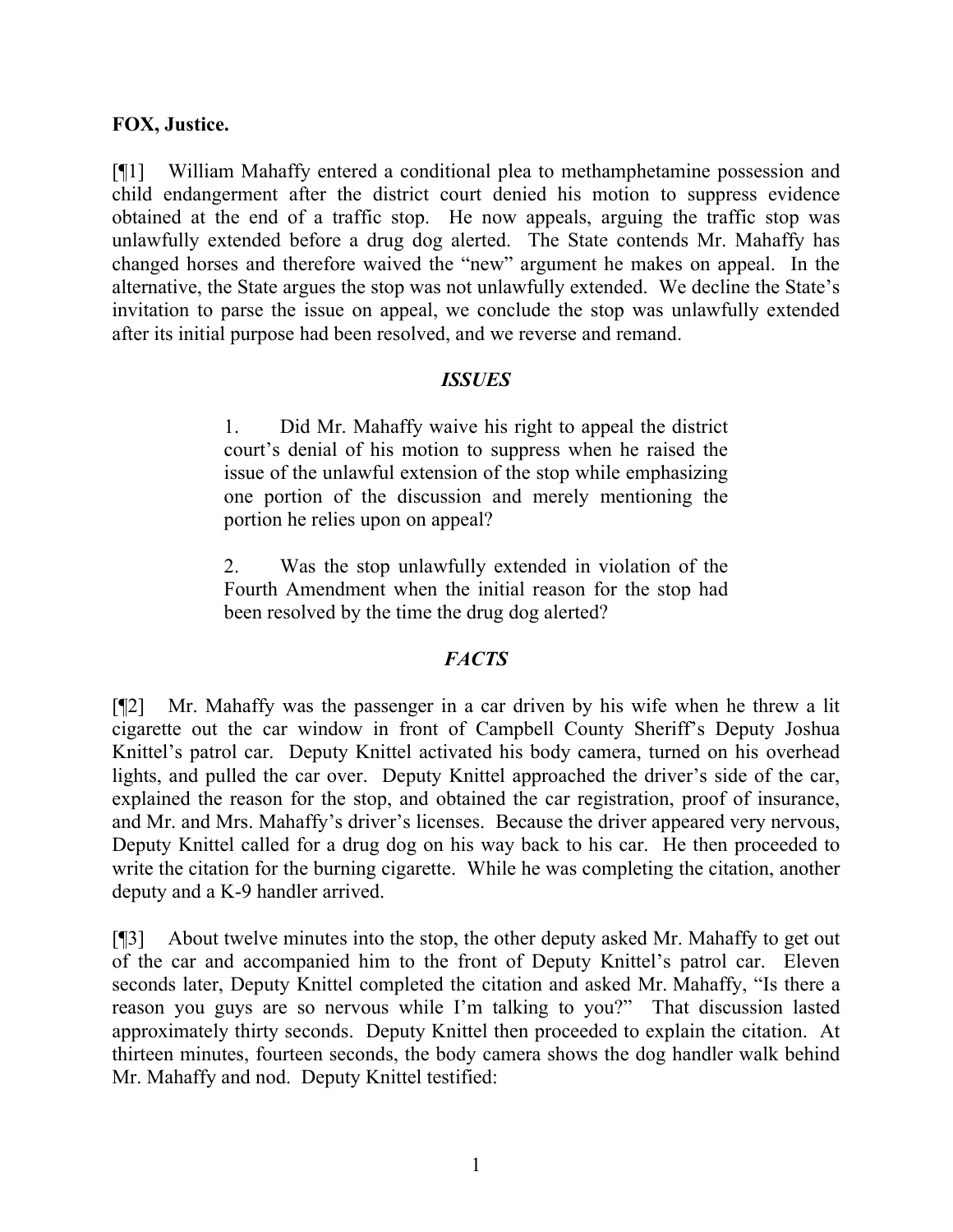Q: [D]id you receive the information of the indication while you were still explaining the citation to Mr. Mahaffy?

A: Yes. I believe, if I recall correctly, I'd looked at the PD officer, because he had stopped walking around the vehicle, and I believe he nodded in my direction, informing me there was an indication.

[¶4] Twenty-three seconds later, Deputy Knittel completed his explanation and began to inquire about drugs in the car. The entire extension of the stop, from the time Deputy Knittel finished writing the citation to the time he began questioning about drugs, took approximately one and a half minutes.

[¶5] The officers searched the car and found methamphetamine and a pipe. The State charged Mr. Mahaffy with two counts child endangerment (the Mahaffys' two children were in the back of the car) and one count methamphetamine possession. He moved to suppress "all evidence collected by law enforcement as [a] result of [the] traffic stop." The district court denied the motion after a hearing, and Mr. Mahaffy entered a conditional guilty plea, reserving the right to seek review of the order on his motion to suppress.

[¶6] Mr. Mahaffy timely appealed, arguing the duration of the stop was improperly extended in violation of the Fourth Amendment. The State contends Mr. Mahaffy raises a new argument on appeal that is waived because it was not raised below and, in the alternative, that Deputy Knittel's questioning did not unreasonably prolong the stop.

## *DISCUSSION*

[¶7] We first address the State's contention that Mr. Mahaffy waived the argument he now makes on appeal, and then turn to the constitutionality of the stop's duration.

*I. Mr. Mahaffy Did Not Waive His Right to Appeal the District Court's Denial of His Motion to Suppress When He Raised the Issue of the Unlawful Extension of the Stop While Emphasizing One Portion of the Discussion and Merely Mentioning the Portion He Relies Upon on Appeal*

# **A. Standard of Review**

[¶8] The record here is clear and the facts giving rise to waiver are undisputed, so we apply a de novo standard of review. *Mills v. State*, 2020 WY 14, ¶ 13, 458 P.3d 1, 7 (Wyo. 2020).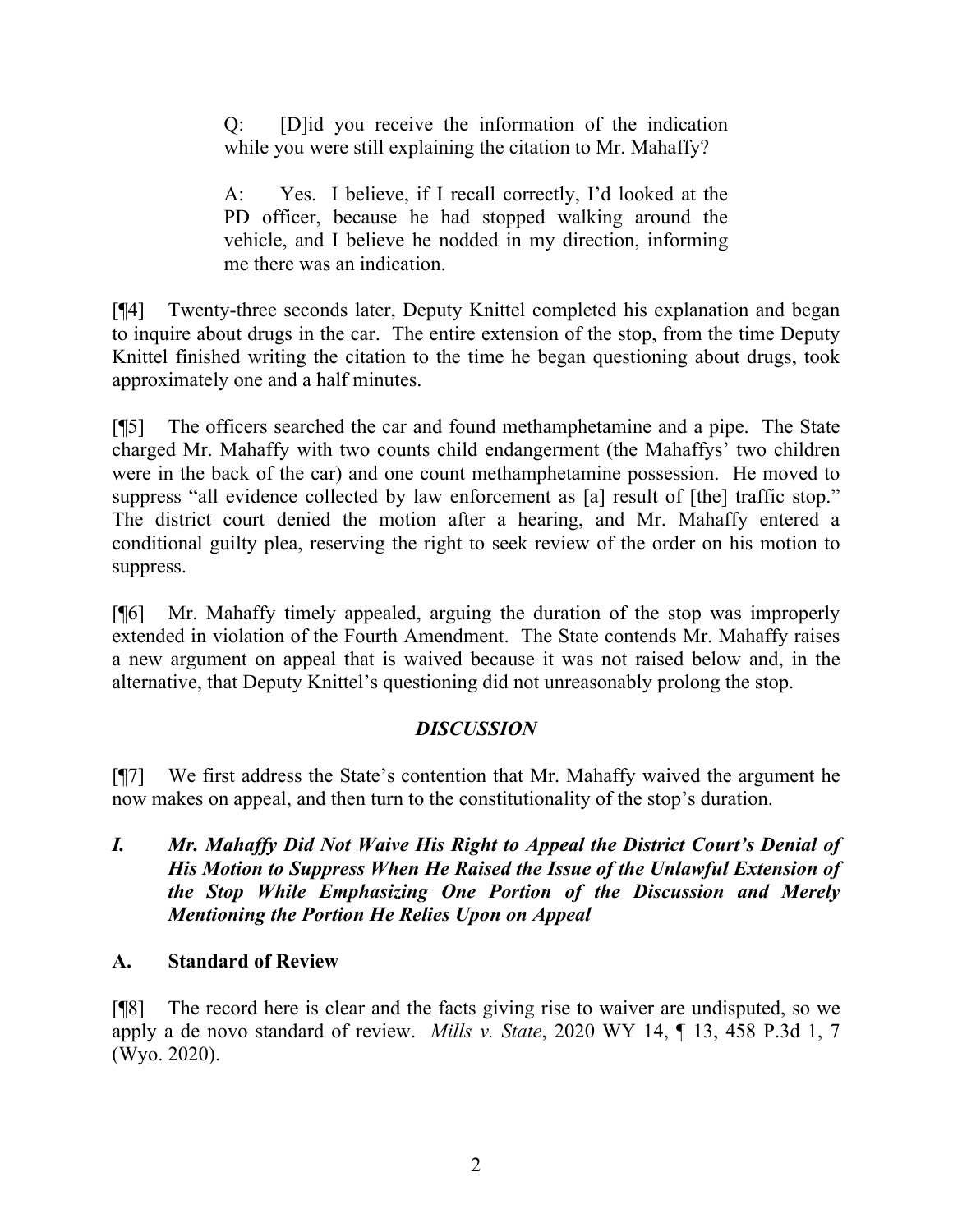### **B. Waiver**

[¶9] The State contends Mr. Mahaffy waived his argument on appeal because in his motion to suppress, and at the argument on the motion, he asserted that the duration of the stop was improperly extended because of the time Deputy Knittel spent explaining the citation; while on appeal, he argues that the questions regarding nervousness caused the offending extension of the stop. It urges this Court to dissect the arguments below for the precise words that it contends are necessary to preserve argument on each segment of the stop's extension.

[¶10] A guilty plea "waives appellate review of all non-jurisdictional claims," except for those preserved under W.R.Cr.P. 11(a)(2), "which 'allows a defendant to plead guilty while reserving the right to seek review on appeal of any specified pretrial motion." *Ward v. State*, 2015 WY 10, ¶ 15, 341 P.3d 408, 411 (Wyo. 2015) (citations omitted). "[A]n appellant's argument is limited to those issues clearly brought to the district court's attention." *Brown v. State*, 2019 WY 42, ¶ 12, 439 P.3d 726, 730-31 (Wyo. 2019) (citation omitted). In addition to our specific rules governing conditional pleas, we adhere to the general rule limiting appellate issues to those raised below because "[i]t is unfair to reverse a ruling of a trial court for reasons that were not presented to it, whether it be legal theories or issues never formally raised in the pleadings nor argued to the trial court." *Smith v. State*, 2021 WY 28, ¶ 49, 480 P.3d 532, 543 (Wyo. 2021) (quoting *Four B Props., LLC v. Nature Conservancy*, 2020 WY 24, ¶ 69, 458 P.3d 832, 849 (Wyo. 2020)). It is even less fair to deprive an appellant of a legitimate constitutional argument by applying an overly technical waiver analysis. That is why we give the appellant the benefit of the doubt, and "read any ambiguity in the conditional plea agreement 'against the Government and in favor of a defendant's appellate rights.'" *Brown*, 2019 WY 42, ¶ 13, 439 P.3d at 731 (quoting *U.S. v. Anderson*, 374 F.3d 955, 957 (10th Cir. 2004)).

[¶11] Mr. Mahaffy's motion to suppress is only three pages, but it serves its purpose—to advise the State and the district court of the factual basis and the law upon which he relies. The motion contains the general statement "that law enforcement may not prolong a traffic stop with a drug sniffing dog beyond the purposes of the traffic stop absent reasonable suspicion," citing *Mills*, 2020 WY 14, 458 P.3d 1, and *Rodriguez v. U.S.*, 575 U.S. 348, [1](#page-3-0)35 S.Ct. 1609, 191 L.Ed.2d 492 (2015);<sup>1</sup> and it states, "The subsequent drug investigation . . . wasn't lawful once the citation was completed." At the hearing on the motion to suppress, Mr. Mahaffy's counsel further expanded the scope of the issue:

<span id="page-3-0"></span><sup>&</sup>lt;sup>1</sup> *Rodriguez* is the seminal case that establishes "A seizure justified only by a police-observed traffic violation, therefore, 'become[s] unlawful if it is prolonged beyond the time reasonably required to complete th[e] mission' of issuing a ticket for the violation." 575 U.S. at 350-51, 135 S.Ct. at 1612 (alterations in original) (citation omitted).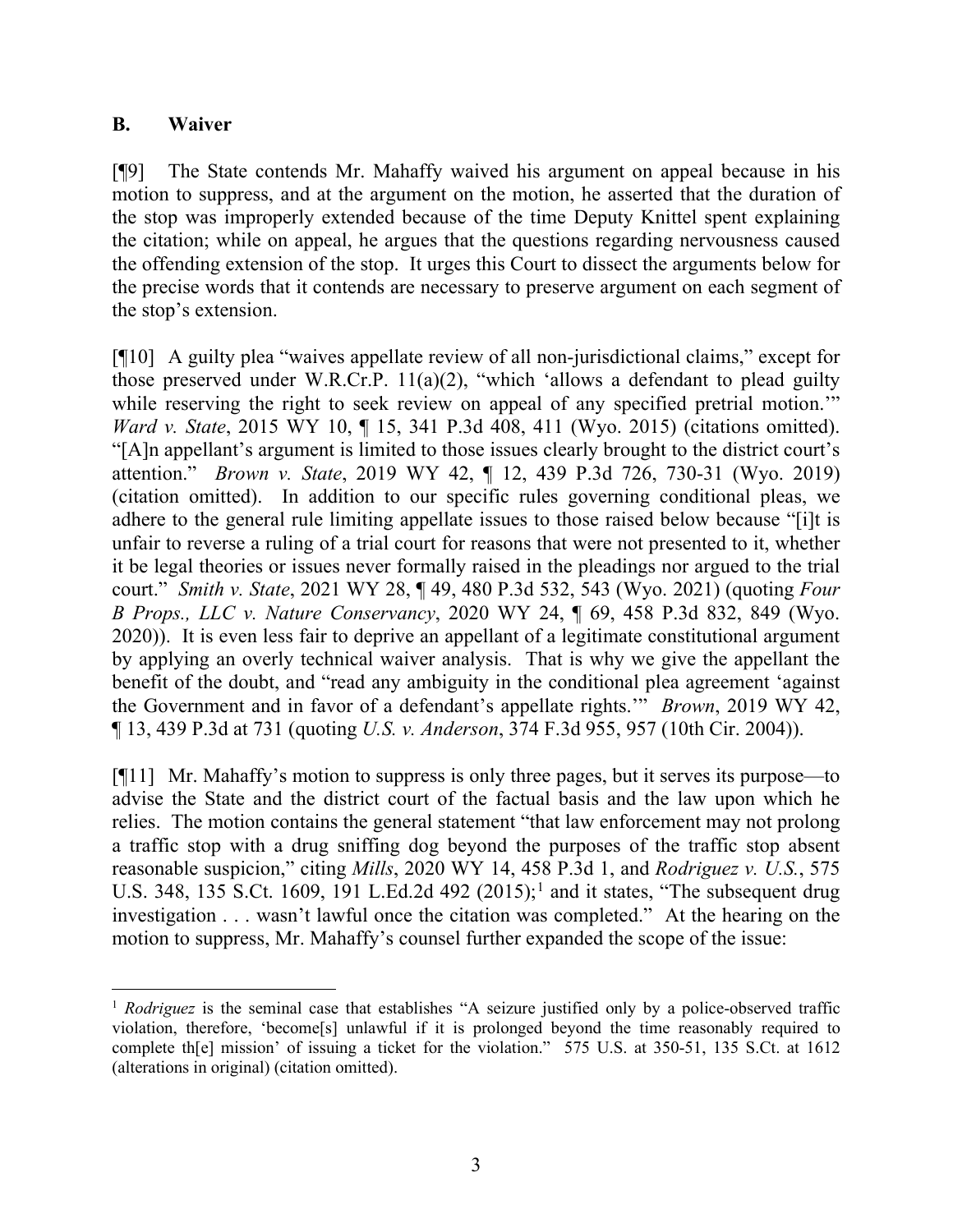The issue here today would be the mission of the traffic stop in this case, and I would submit to the Court that, per the testimony of Deputy Knitt[el], the traffic stop's mission was to rectify and determine why this lit substance, cigarette was thrown out the window and to properly address that issue, and he had explained to you that there was some general nervousness exhibited by the driver of the vehicle[.]

Counsel concluded:

And I would submit to the Court that there is no suspicion related to the search in this particular case as to my client and, therefore, it was . . . *an unlawful extension of the traffic stop by using a drug dog sniff to extend it in order to accomplish a further investigation that, under the terms of these two cases, is unlawful* on the part of the Campbell County Sheriff's Office.

(Emphasis added.)

[¶12] In its decision letter denying the motion to suppress, the district court recognized "During his initial contact with the vehicle occupants, Deputy Knittel observed that the driver, Raina Mahaffy, appeared very nervous with shaking hands." The court began its discussion by framing the issue: "In *Defendant's Motion to Suppress Evidence*, he argues the purpose of the traffic stop was concluded once Deputy Knittel had finished preparing the citation for throwing a burning substance from a vehicle." It went on to discuss the time required to explain the citation, in light of our decision in *Mills*, 2020 WY 14, 458 P.3d 1, and the time spent on the explanation is certainly the primary aspect of the court's discussion as well as Mr. Mahaffy's. But the decision letter goes on to recognize:

> He [Deputy Knittel] also asked Defendant why Defendant and his wife were so nervous. Mr. Mahaffy stated he and his wife had had an argument about driving shortly before the traffic stop. This conversation between Deputy Knittel and Mr. Mahaffy took approximately one and a half minutes, and the canine free-air sniff required only a fraction of that time.

The district court was referring to the conversation after Deputy Knittel finished preparing the citation, including both the nervousness questions and the citation explanation. The one-and-a-half-minute extension of the stop after Deputy Knittel had finished writing the citation is the issue that was clearly brought to the court's attention, and the issue the court addressed in its decision letter.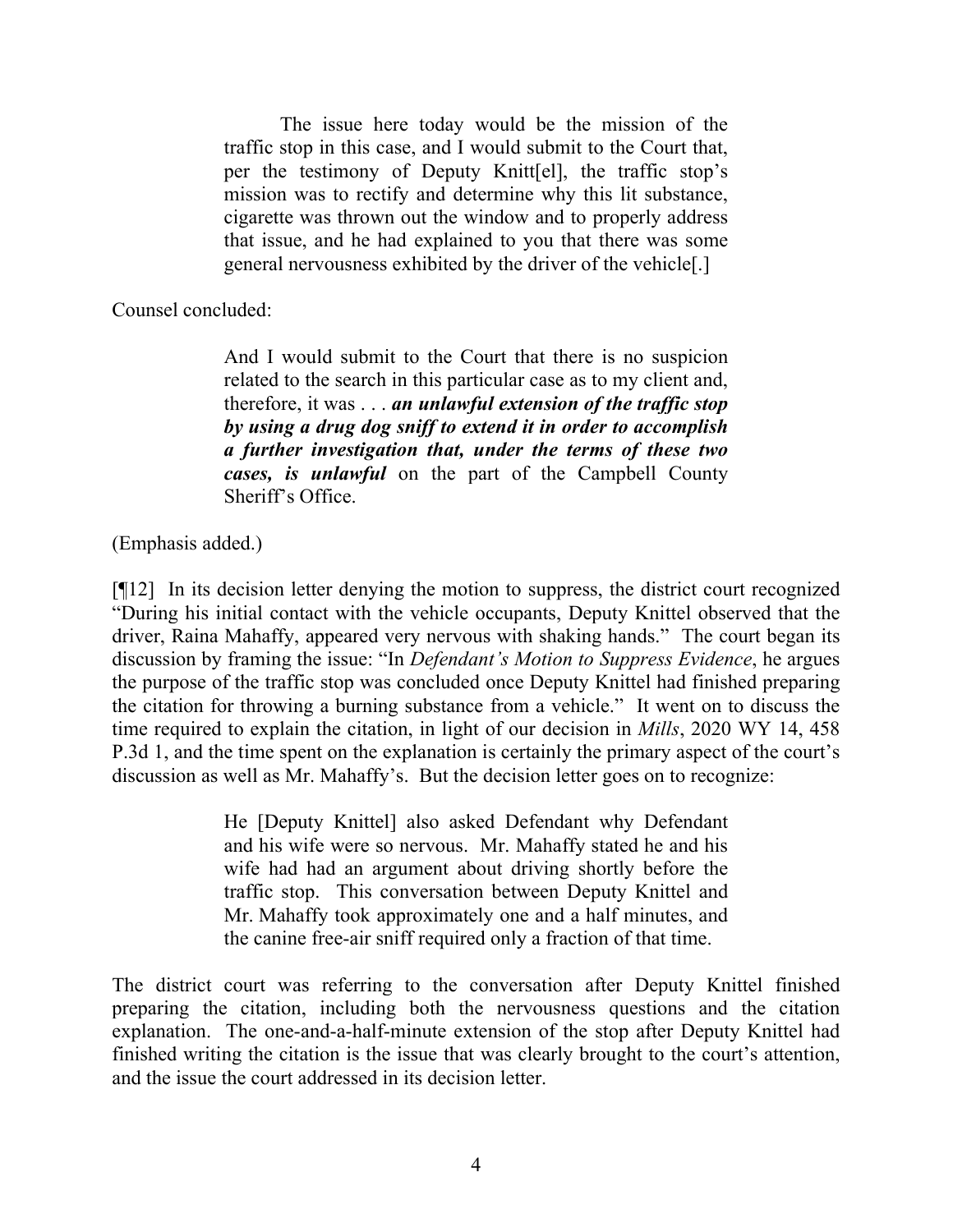[¶13] This is not a case like *Workman v. State*, 2019 WY 128, 454 P.3d 162 (Wyo. 2019). There, we held that a conditional plea, which preserved a motion to suppress that challenged a warrantless search, did not preserve an entirely new issue that the appellant attempted to raise on appeal, the alleged misrepresentations in the affidavit for the search warrant. *Id.* at ¶¶ 13, 19, 454 P.3d at 166-67. In *Kunselman v. State*, 2008 WY 85, ¶ 12, 188 P.3d 567, 570 (Wyo. 2008), we held that the appellant could not argue on appeal that the stop was not justified at its inception because she had only "focused on the scope and duration of the stop and the subsequent search of her purse" in her motion to suppress and the suppression hearing. In *Lindsay v. State*, 2005 WY 34, ¶ 19 n.7, 108 P.3d 852, 857 n.7 (Wyo. 2005), we declined to consider appellant's challenge to the reasonableness of the initial stop when appellant only challenged the reasonableness of the further detention before the district court. *See also Robinson v. State*, 2019 WY 125, ¶¶ 18, 19, 454 P.3d 149, 156 (Wyo. 2019) (appellant raised the absence of reasonable suspicion and the extension of the duration of the stop in his motion to suppress; Court declined to consider his argument on appeal challenging the initial pursuit); 3 Wayne R. LaFave et al., *Criminal Procedure* § 10.1(b), at n.20, Form of the motion (4th ed.), Westlaw (database updated Dec. 2020). We have generally rejected arguments on appeal that present issues or theories not raised below, but we reject attempts to dissect the issue in an analytical exercise that does not advance fairness to the district court or to the appellant.

[¶14] In *Brown*, the appellant had filed a motion to suppress that alleged the scope of the stop was improperly extended without reasonable suspicion. *Brown*, 2019 WY 42, ¶ 14, 439 P.3d at 731. On appeal, Mr. Brown argued the scope of the stop was unreasonably extended both at approximately the seven-minute mark, when the deputy returned his identification, and at approximately the nine-minute mark, when Mr. Brown revoked his consent and asked to leave. *Id.* at ¶ 15, 439 P.3d at 731. We acknowledged that the focus of the argument at the suppression hearing was on the extension beyond nine minutes, but we rejected the State's contention that the argument arising at seven minutes was waived. We said the district court did not specifically determine when the traffic stop was completed, and we concluded, "Mr. Brown's general allegation that [the officer] unlawfully expanded the scope of the stop without reasonable articulable suspicion has not changed." *Id.* The same rationale applies to Mr. Mahaffy's case. The issue he raised below was the extension of the stop after Deputy Knittel had completed the citation. His counsel may have emphasized the argument on the explanation of the citation, but the nervousness questions were raised at the suppression hearing, they were addressed by the court, and, just as in *Brown*, they fall under the general allegation that the scope of the stop was unlawfully extended. Further, as in *Brown*, "this is not a case in which the record is undeveloped, thus precluding our review." *Id.* at ¶ 17, 439 P.3d at 731 (citations omitted). The evidence at the hearing, including Deputy Knittel's body camera video, encompassed the entire stop.

[¶15] In *Rodriguez v. State*, 2019 WY 25, ¶ 37, 435 P.3d 399, 410 (Wyo. 2019), we embraced the rule that "failure to file a W.R.Cr.P. 12(b)(3)-required motion bars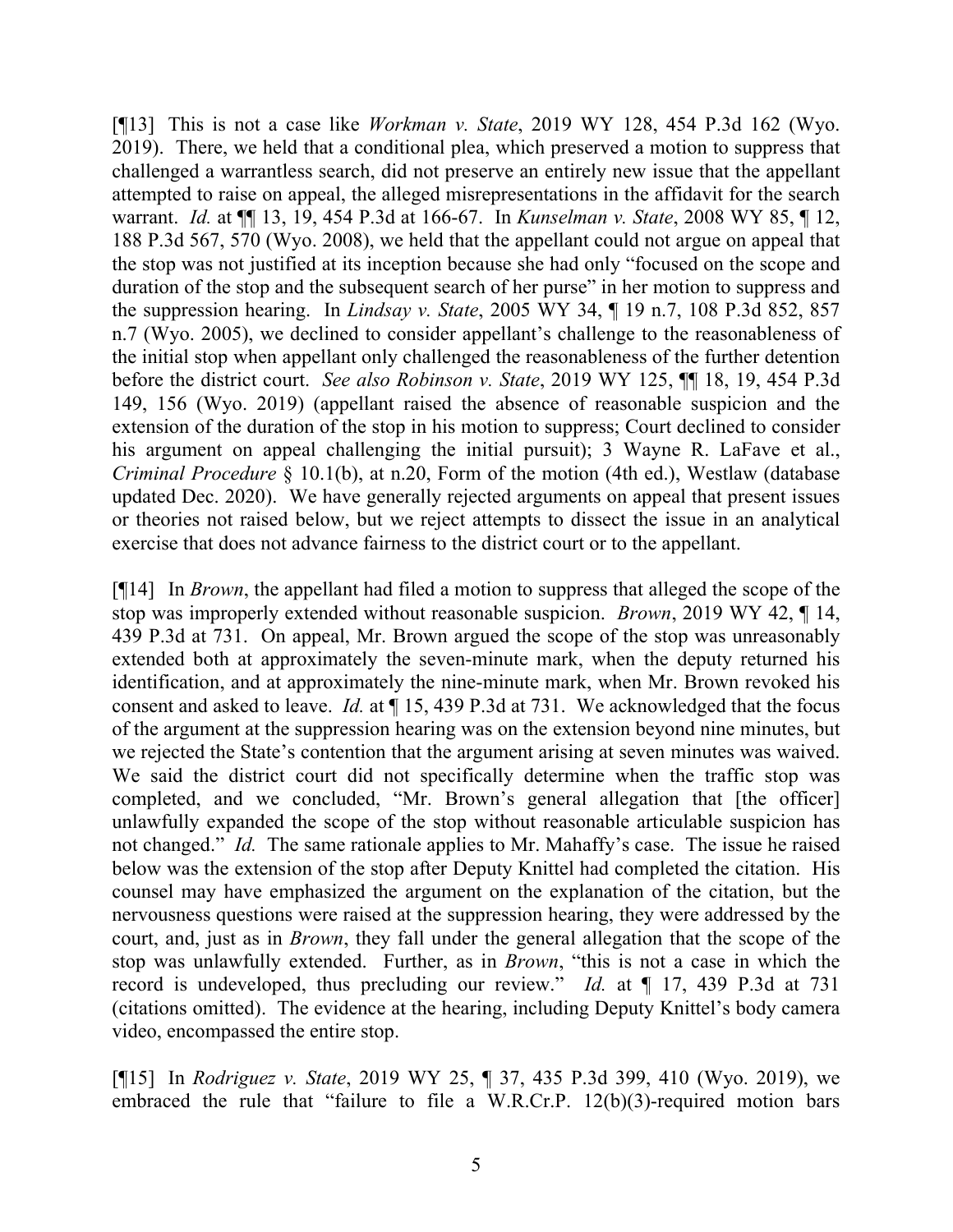appellate review of . . . suppression questions," absent a showing of good cause. In *Rodriguez*, however, the defendant did not file a motion to suppress. *Id.* at ¶ 23, 435 P.3d at 405. Now, the State would have us take waiver into a new realm by barring, not just appellate argument on an issue never raised, but also argument on specific facts within an issue. We decline to do so because the job of the judiciary is to apply the rule of law to dispense justice, not to seek ways to bar the door to the courts. Wyo. Const. art. 1, § 8.

# *II. The Stop was Unlawfully Extended in Violation of the Fourth Amendment When the Initial Reason for the Stop Had Been Resolved by the Time the Drug Dog Alerted*

# **A. Standard of Review**

[¶16] We adopt a district court's factual findings on a motion to suppress unless they are clearly erroneous. *Kern v. State*, 2020 WY 60, ¶ 6, 463 P.3d 158, 160 (Wyo. 2020). "The ultimate question of whether the search or seizure was legally justified, however, is a question of law we review de novo." *Id.* (quoting *Brown*, 2019 WY 42, ¶ 10, 439 P.3d at 730).

## **B. Extension of the Stop**

[¶17] The Fourth Amendment to the United States Constitution prohibits "unreasonable searches and seizures." U.S. Const. amend. IV. Because "[a] traffic stop for a suspected violation of law is a 'seizure' of the occupants of the vehicle[,]" a law enforcement officer must conduct it "in accordance with the Fourth Amendment." *Pier v. State*, 2019 WY 3, ¶ 16, 432 P.3d 890, 896 (Wyo. 2019) (citations omitted).

[¶18] We apply the two-part inquiry from *Terry v. Ohio*, 392 U.S. 1, 19-20, 88 S.Ct. 1868, 1879, 20 L.Ed.2d 889 (1968) to determine whether a traffic stop and resulting seizure was reasonable: "(1) whether the initial stop was justified; and (2) whether the officer's actions during the detention were reasonably related in scope to the circumstances that justified the interference in the first instance." *Pier*, 2019 WY 3, ¶ 17, 432 P.3d at 896 (citations omitted). Mr. Mahaffy does not dispute the initial traffic stop was justified; he focuses on the second part of the *Terry* test.

[¶19] "The second part of the *Terry* inquiry is the reasonableness of the detention." *Pier*, 2019 WY 3, ¶ 19, 432 P.3d at 897 (citation omitted). The "investigative detention must be temporary, lasting no longer than necessary to effectuate the purpose of the stop, and the scope of the detention must be carefully tailored to its underlying justification." *Brown*, 2019 WY 42,  $\parallel$  20, 439 P.3d at 732 (citation omitted). "During a routine traffic stop, an officer may request a driver's license, proof of insurance, and vehicle registration, run a computer check, and issue a citation or warning." *Id.* (citation omitted). The driver and vehicle may only be detained for the "time reasonably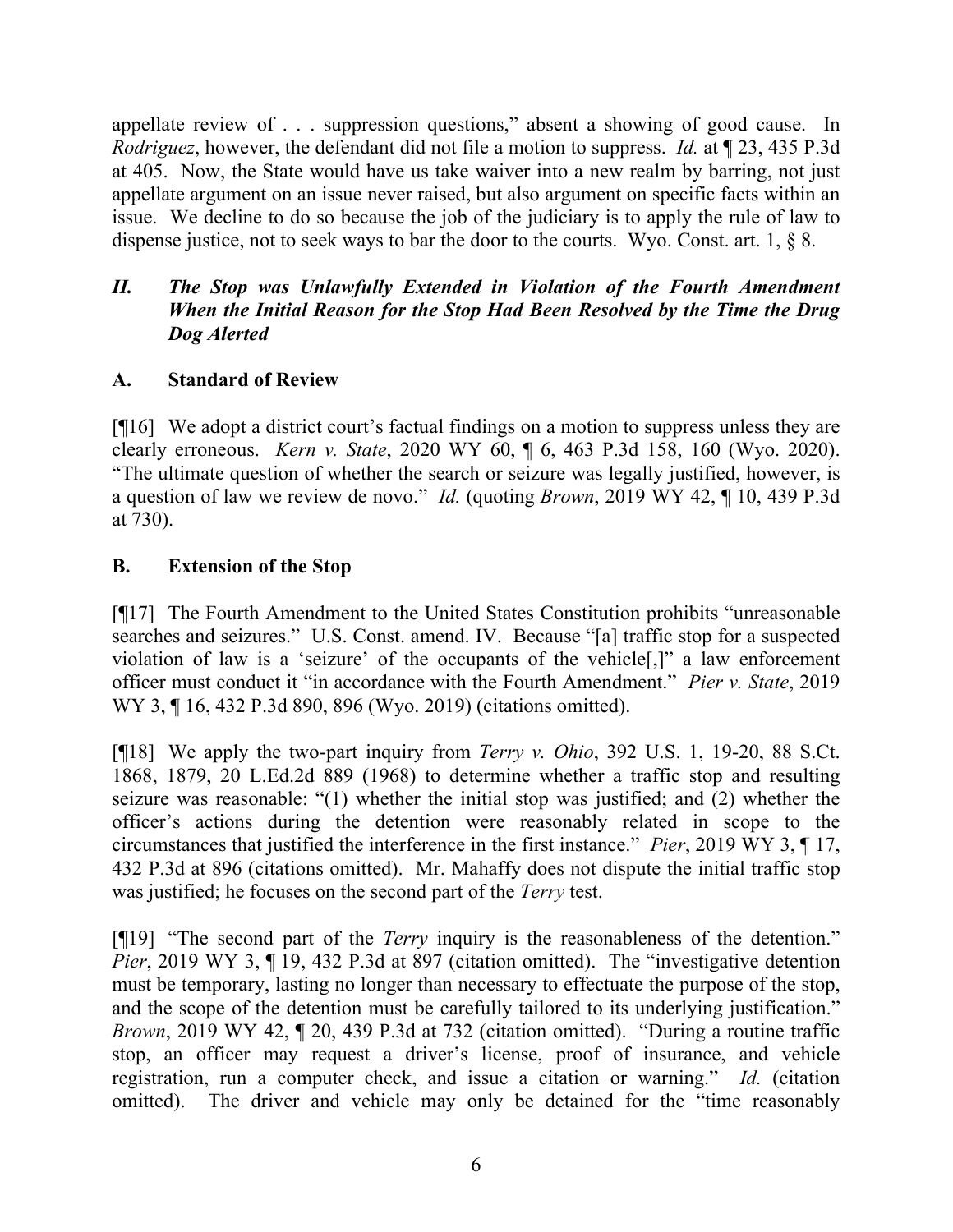necessary to complete these routine matters." *Id.* (citations omitted). When "the initial reason for [the] stop has been resolved," the officer needs "specific, articulable facts and rational inferences giving rise to reasonable suspicion that another crime has been or is being committed to justify a continued detention." *Id.* (citations omitted). Mr. Mahaffy concedes the Fourth Amendment does not prohibit use of a drug dog so long as it does not extend the duration of the stop, citing *Wallace v. State*, 2009 WY 152, ¶ 15, 221 P.3d 967, 971 (Wyo. 2009), and *Illinois v. Caballes*, 543 U.S. 405, 409, 125 S.Ct. 834, 838, 160 L.Ed.2d 842 (2005). The State does not contend Deputy Knittel had reasonable suspicion prior to learning the dog had alerted. Thus, the question for our resolution is whether the one-and-a-half minute discussion, after he completed the citation, was an unconstitutional extension of the stop.

[¶20] On appeal, Mr. Mahaffy discusses only the constitutionality of Deputy Knittel's questions regarding nervousness, omitting any mention of *Mills* and the explanation of the citation. We therefore confine our discussion to that portion of the extension as well. Mr. Mahaffy relies on *Campbell v. State*, 2004 WY 106, 97 P.3d 781 (Wyo. 2004), in which we held that a trooper's question about drugs during a routine traffic stop "was unrelated to the purpose of the initial stop—a possible expired registration—and, therefore, was proper only if the trooper had a reasonable articulable suspicion that Campbell was engaged in illegal activity." *Id.* at ¶ 13, 97 P.3d at 785. Because the trooper had neither reasonable articulable suspicion nor consent, we reversed the district court's denial of Mr. Campbell's motion to suppress. *Id.* at ¶ 23, 97 P.3d at 787. In response, the State argues *Campbell* has been superseded by the United States Supreme Court's decisions in *Arizona v. Johnson*, 555 U.S. 323, 129 S.Ct. 781, 172 L.Ed.2d 694 (2009), and *Muehler v. Mena*, 544 U.S. 93, 125 S.Ct. 1465, 161 L.Ed.2d 299 (2005), which, the State contends, have clarified that "suppression is only warranted where unrelated inquiries measurably extended the stop's duration." The State correctly summarizes the holdings in those cases, *see Arizona*, 555 U.S. at 333, 129 S.Ct. at 788 (citing *Muehler*, 544 U.S. at 100-01, 125 S.Ct. at 1471) ("An officer's inquiries into matters unrelated to the justification for the traffic stop, this Court has made plain, do not convert the encounter into something other than a lawful seizure, so long as those inquiries do not measurably extend the duration of the stop."). However, it too, misses the mark. We are concerned here with inquiries that did extend the duration of the stop because they occurred after Deputy Knittel had completed the citation, and the initial reason for the stop had been resolved. The Supreme Court directly and clearly addressed this question in *Rodriguez*, 575 U.S. at 350-51, 135 S.Ct. at 1612, where it held, "A seizure justified only by a police-observed traffic violation, therefore, 'become[s] unlawful if it is prolonged beyond the time reasonably required to complete th[e] mission' of issuing a ticket for the violation." (alterations in original) (quoting *Caballes*, 543 U.S. at 407, 125 S.Ct. at 837).

[¶21] The district court apparently based its ruling on its finding that the extension of the stop was *de minimis*, when it held the "conversation between Deputy Knittel and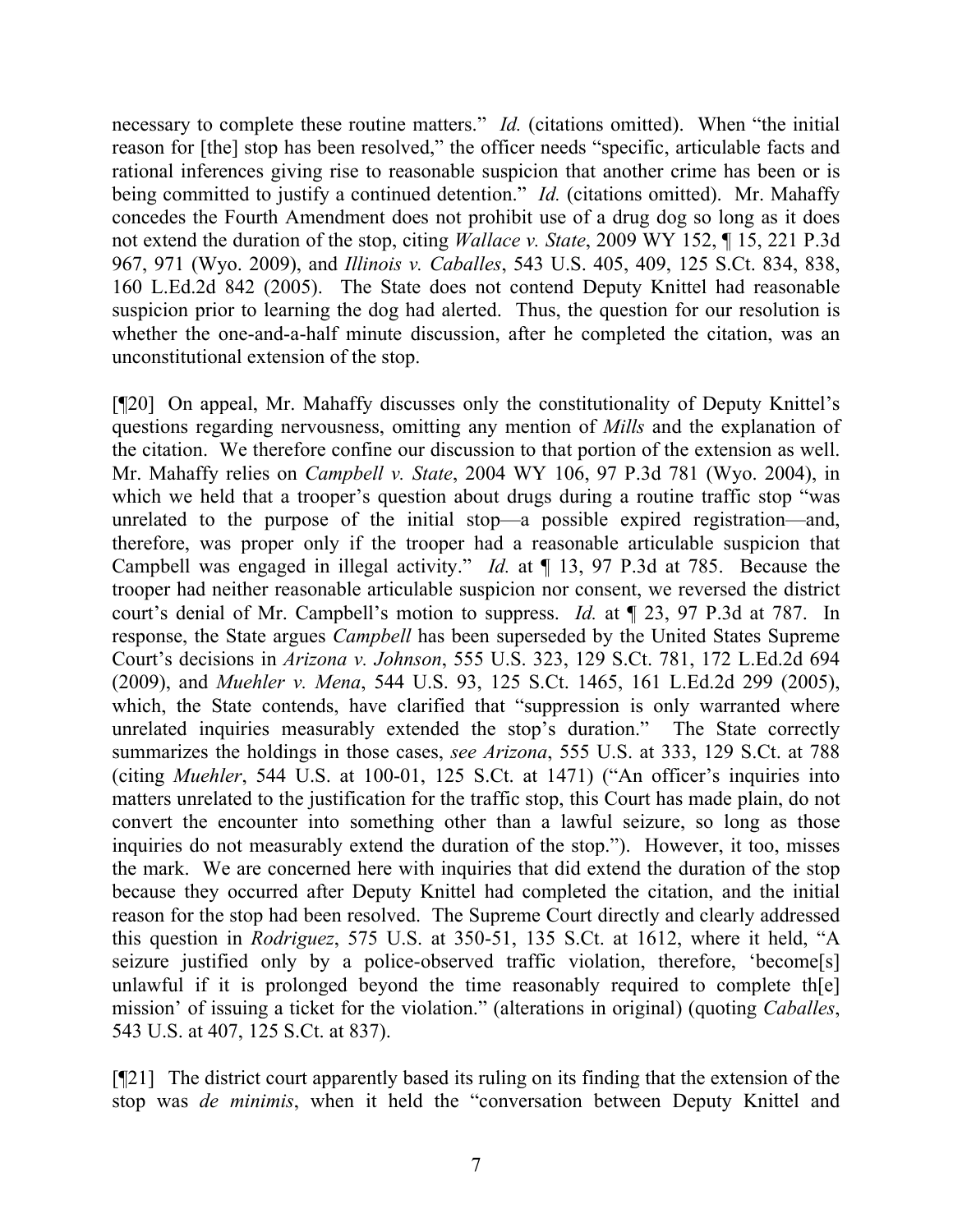Mr. Mahaffy took approximately one and a half minutes, and the canine free-air sniff required only a fraction of that time." But the United States Supreme Court soundly rejected the argument that a *de minimis* extension of a stop is acceptable in *Rodriguez*, 575 U.S. at 350-53, 135 S.Ct. at 1612-13. Deputy Knittel unlawfully extended the duration of the traffic stop after he had completed the citation by asking unrelated questions about nervousness.

[¶22] For these reasons, we conclude Mr. Mahaffy did not waive his argument that the stop was unlawfully extended, and his Fourth Amendment rights were violated. We reverse and remand for further proceedings consistent with this opinion.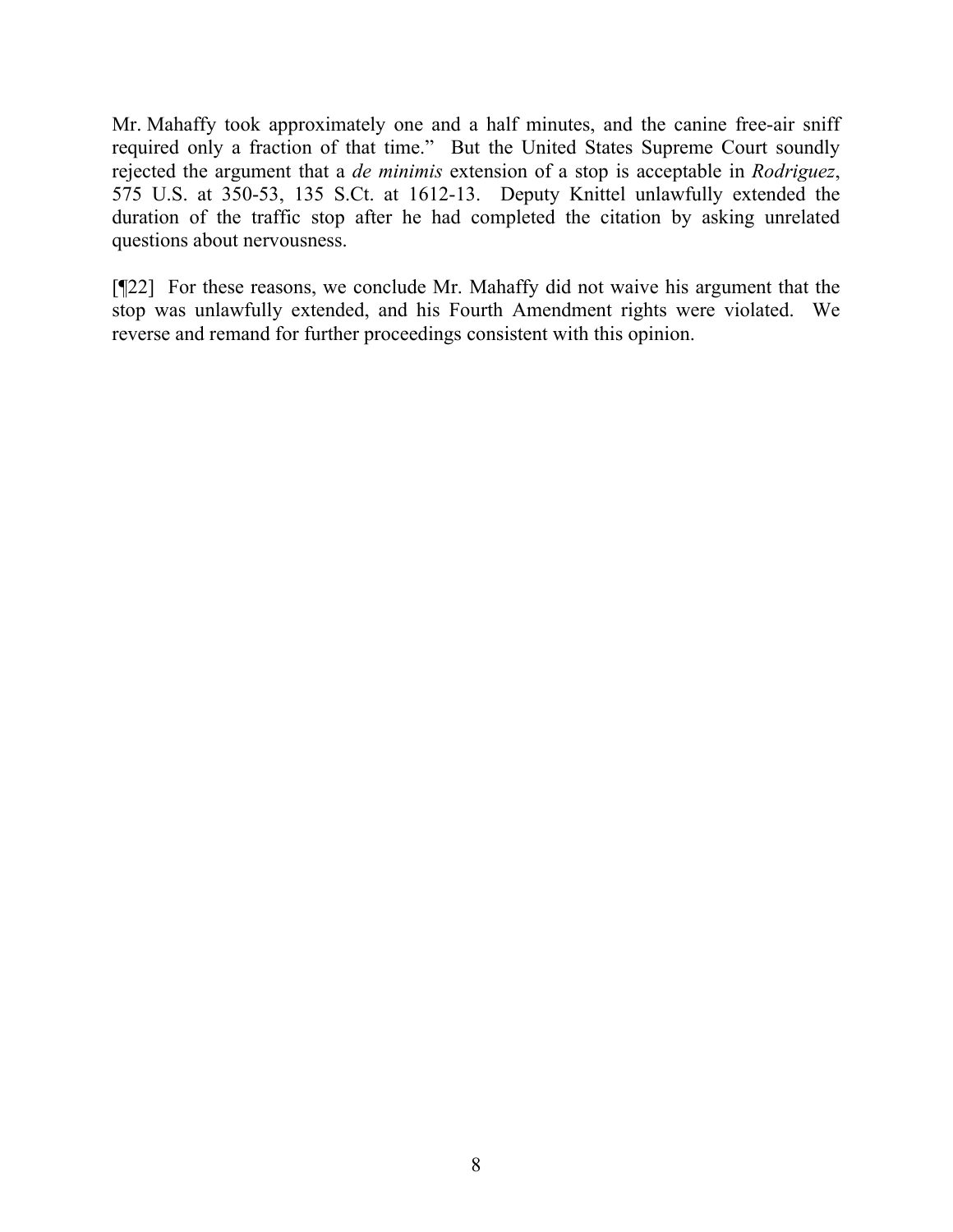## **BOOMGAARDEN, Justice,** dissenting, in which **KAUTZ, Justice,** joins.

[¶23] "We have cautioned that although a conditional guilty plea provides a mechanism for appellate review, it does not provide carte blanche permission to present any and all arguments on appeal." *Brown v. State*, 2019 WY 42, ¶ 12, 439 P.3d 726, 730 (Wyo. 2019) (citation omitted). "Rather, an appellant's argument is limited to those issues clearly brought to the district court's attention." *Id.* ¶ 12, 439 P.3d at 730–31 (citation omitted). I respectfully dissent, as I believe the majority opinion undercuts this longstanding rule. It further attributes a ruling to the district court which the court never made when it denied Mr. Mahaffy's motion to suppress—that Mr. Mahaffy was not entitled to suppression of the evidence seized because the extension of the stop was *de minimis*—and which the record simply does not support. By my reading, the record and existing law command but one conclusion—Mr. Mahaffy waived the argument he brings forth on appeal by not clearly bringing the issue to the district court's attention.

[¶24] Applying the majority opinion's analysis, so long as a defendant asserts that law enforcement unlawfully, or unreasonably, extended the traffic stop, by, for example, citing to *Rodriguez v. United States*, 575 U.S. 348, 350–51, 135 S.Ct. 1609, 1612, 191 L.Ed.2d 492 (2015) ("A seizure justified only by a police-observed traffic violation . . . 'become[s] unlawful if it is prolonged beyond the time reasonably required to complete th[e] mission' of issuing a ticket for the violation." (citation omitted)), he need not clearly identify for the district court the unlawful or unreasonable action(s) or case(s) on which he relies. Instead, the "mere mention" of law enforcement's actions during the stop, in any context, will suffice to preserve his right to argue on appeal that his stop was unreasonably prolonged based on different actions under a different legal analysis than he presented to the district court. For reasons I explain below, this is an unfortunate departure from our precedent.

[¶25] The purpose of our longstanding rule as set forth above in *Brown* is, as the majority opinion states, "to advise the State and the district court of the factual basis and the law upon which [the defendant] relies" for his motion. Specifying the particular grounds for suppression is a matter of notice to the district court and the prosecution. *See Brown*, ¶ 12, 439 P.3d at 730-31 (notice to the court); *Bittleston v. State*, 2019 WY 64, ¶ 37 n.9, 442 P.3d 1287, 1296 n.9 (Wyo. 2019) ("[I]t is unfair to the State to rule on a suppression claim first raised on appeal, at a point when the State has no opportunity to make a record to defend against the claim." (citation omitted)); 6 Wayne R. LaFave, *Search and Seizure* § 11.2(a) (6th ed.), Westlaw (database updated Sept. 2020) ("[I]t is commonly required that the motion 'must specify with particularity the grounds upon which the motion is based.' This burden of raising an issue exists even if, once raised, the burden of proof will be on 'the prosecution to disprove the defendant's contentions,' and whether defendant's motion is sufficiently specific 'does not depend on the allocation of the burden of proof.'" (footnotes omitted)). After comparing the argument Mr. Mahaffy presents to us with the argument he presented to the district court, I must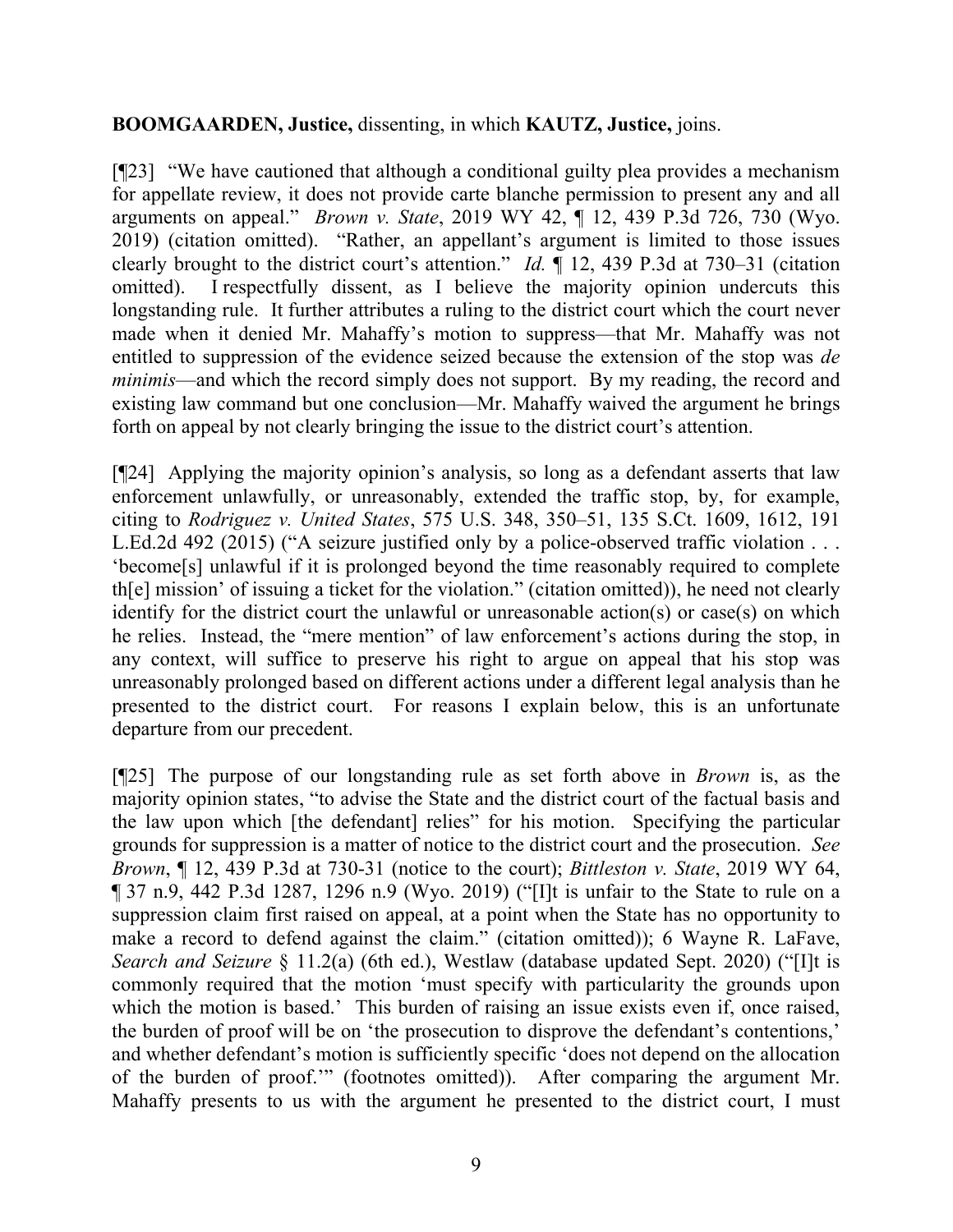disagree with the majority opinion's conclusion that Mr. Mahaffy's motion serves this purpose.

[¶26] In his appellate brief, Mr. Mahaffy asserts:

Deputy Knittel prolonged the stop as he engaged in a colloquy which was devoted to inquiries having nothing to do with the issuance of a citation for throwing a lit cigarette out of the passenger window. Deputy Knittel began a line of questioning pertaining to why Mr. Mahaffy's wife appeared nervous, and what the two were in an argument over. After this short conversation, the officer then returned to issuing the citation, and reviewed the options as to how and in what manner Mr. Mahaffy might dispose of the citation. Although the break in the issuance of the citation and the line of questioning might not have been lengthy, it is unarguable that it occurred, that it occurred during the crucial point in the investigation, and that it prolonged the issuance of the citation long enough for Officer Luc<sup>[a]</sup>s to perform the free air [sniff].

[¶27] In contrast, in his motion to suppress and at the hearing on his motion Mr. Mahaffy quite specifically, albeit erroneously, relied on *Mills v. State*, 2020 WY 14, 458 P.3d 1 (Wyo. [2](#page-10-0)020)<sup>2</sup> to argue to the district court that:

> According to the recent *Mills v. State* decision, the traffic stop should have concluded once Deputy Knittel had completed his traffic citation for littering the cigarette butt.

> The mission of Deputy Knittel's traffic stop in this case was the investigation for littering a cigarette butt. His

. . . .

<span id="page-10-0"></span><sup>&</sup>lt;sup>2</sup> In *Mills* "[w]e decline[d] to hold that Deputy Borgialli's purported desire to 'explain' the warning citation [to Mr. Mills] after he completed it was related to the purpose of the traffic stop in these circumstances." ¶ 28, 458 P.3d at 11. We concluded that unless the deputy had reasonable suspicion of other criminal activity—an issue we addressed later in the decision—"the Fourth Amendment obligated Deputy Borgialli to return Mr. Mills' documents promptly and allow him to continue on his way." *Id.*

*Mills* did not set a bright-line rule that a law enforcement officer may never explain a citation to its recipient unless he has reasonable suspicion of other criminal activity. *See id.* ¶¶ 21–28, 458 P.3d at 9–11. We expressly limited our holding to the facts and circumstances presented. *See id.* ¶ 28, 458 P.3d at 11.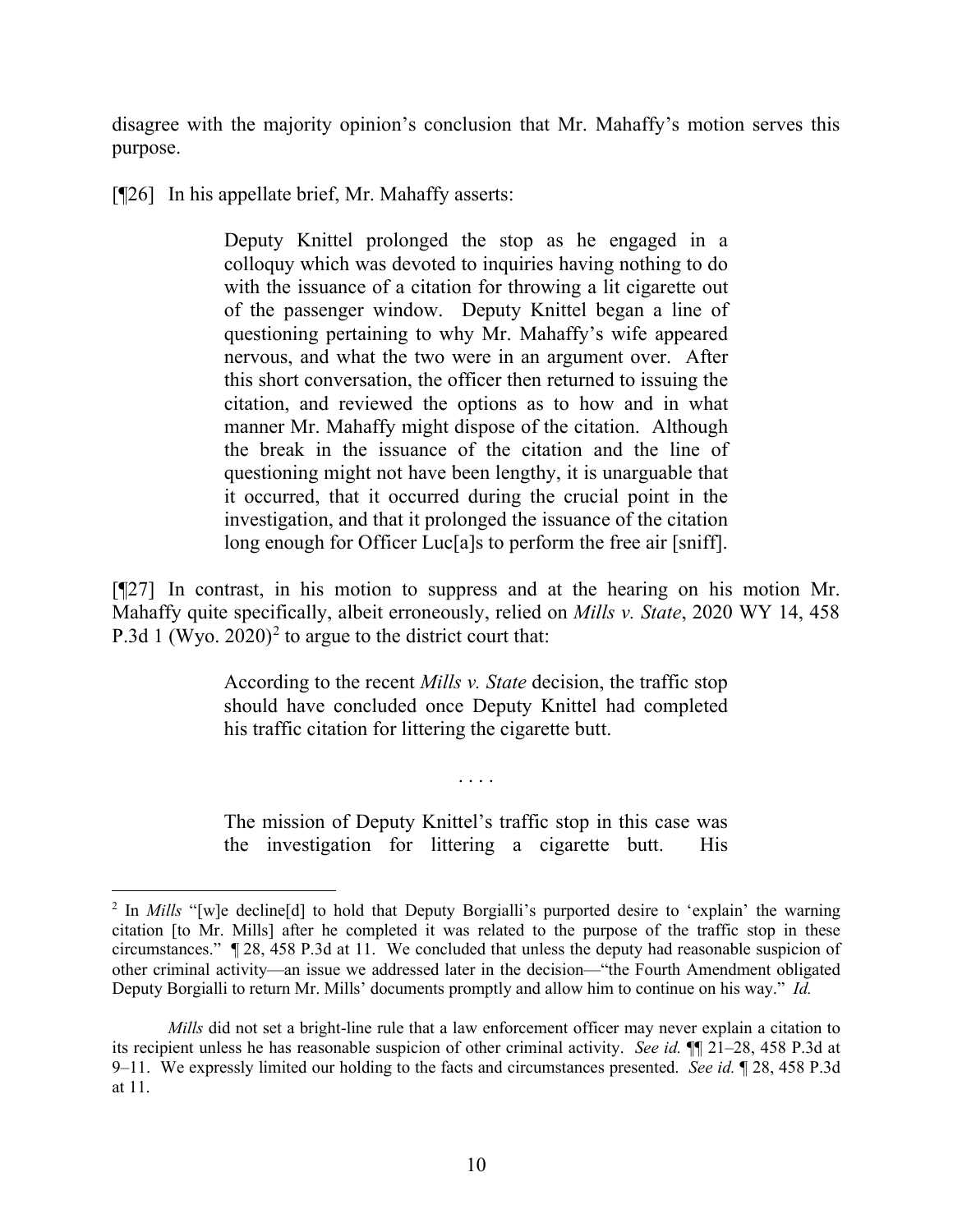investigation into that violation was completed once Mahaffy admitted to the littering, Deputy Knittel received clear returns, and he issued the written citation. The only reason the stop lasted any longer was that Knittel was arranging to have Dep. Stearns escort Mahaffy out of the car for the purposes of a rather extensive explanation [] on the citation. The subsequent drug investigation of four officers and a K-9 wasn't lawful once the citation was completed. Like in *Mills*, in the absence of reasonable [suspicion], the Fourth Amendment obliged Deputy Knittel to return Mr. Mahaffy's documents, including the citation to him and the mother and allowed them to continue on their way. The subsequent dog sniff and subsequent search revealing contraband was an unlawful extension of the duration of the traffic stop and a violation of [Mahaffy's] rights.

[¶28] At the suppression hearing, defense counsel opened by arguing the motion "addresses an important issue as to whether an officer can depart from the mission of a traffic stop and engage in . . . a [free air] sniff of a drug dog[.]" She then cited *Rodriguez v. United States* and *Mills v. State.* During the hearing neither counsel asked any witness to identify exactly when the dog alerted. No one asked Deputy Knittel why he inquired about the driver's hands shaking or the argument between the Mahaffys. Accordingly, no record exists and the district court made no findings on those matters.

[¶29] In closing, defense counsel argued the officer improperly extended the traffic stop by explaining the citation, which required reversal under her reading of *Mills*. Counsel appeared to further claim that the drug dog should not have been called because it was the driver, Mrs. Mahaffy, who was nervous, not Mr. Mahaffy, and that somehow the free air sniff prolonged the stop. Counsel mentioned the driver's nervousness twice in closing, pointing out only that Mr. Mahaffy was not the one with nervousness. Counsel never mentioned the nervousness questions and never identified when the purpose of the stop ended or when the drug dog alerted relative to those questions. Those issues were never addressed in the suppression hearing. Accordingly, neither Mr. Mahaffy's motion to suppress nor his argument put the district court or the State on notice that he also relied on Deputy Knittel's nervousness questions as the reason the traffic stop was unlawfully extended.

[¶30] The district court's decision letter underpins that Mr. Mahaffy did not put the court on notice it should rule on whether the nervousness questions were improper and thus unreasonably prolonged the stop. *See Brown*, ¶ 12, 439 P.3d at 730–31. Summarizing Mr. Mahaffy's suppression argument, the court noted he (1) argued the traffic stop's purpose concluded when Deputy Knittel finished writing the citation; (2) argued the dog sniff and vehicle search were thus "illegal due to the impermissible extension of the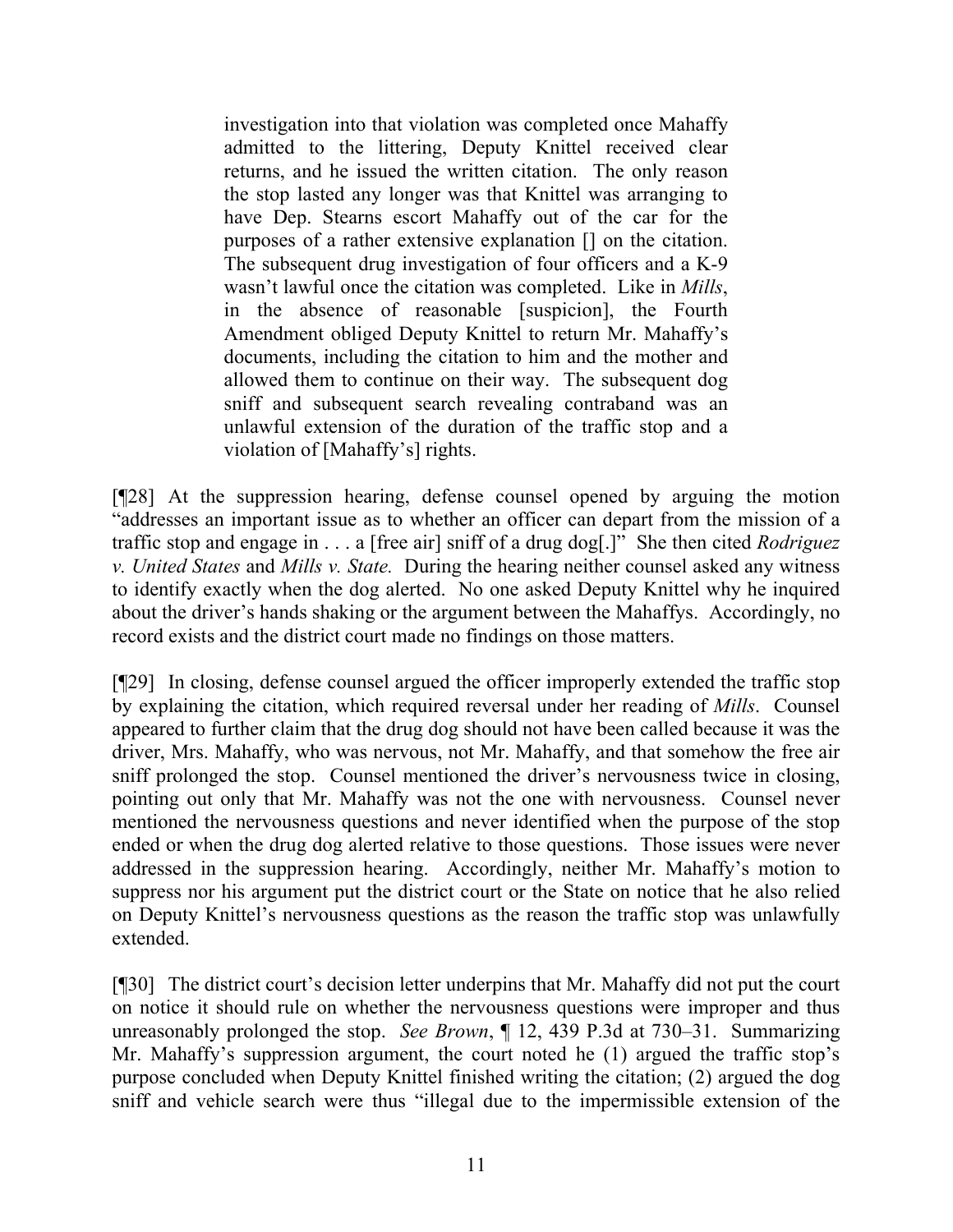stop"; and (3) relied on *Mills* to support his position. The court therefore discussed *Mills*, but found nothing improper about Deputy Knittel explaining the citation to Mr. Mahaffy under the circumstances. The decision letter mentioned the deputy's questions about Mrs. Mahaffy's nervousness, as well as Mr. Mahaffy's response about the couple's argument, only in passing—nowhere did the district court conclude or even suggest that the extension of the stop was *de minimis*, as the majority opinion states.

[¶31] Mr. Mahaffy's appellate argument changes the inquiry from whether it was improper for Deputy Knittel to engage in a citation explanation at all under *Mills* to whether some of the specific questions Deputy Knittel asked during the explanation were improper because they did not relate to the citation. Mr. Mahaffy has abandoned *Mills* on appeal and now relies on a completely different case, *Campbell v. State*, 2004 WY 106, 97 P.3d 781 (Wyo. 2004). He never cited to or relied on *Campbell* in the district court.

[¶32] Moreover, unlike in *Brown*, which the majority opinion deems analogous to this case, questions of fact and law pertaining to Mr. Mahaffy's appellate argument were not developed in the district court. For example, had the prosecutor understood he needed to develop a record on why Deputy Knittel asked the nervousness questions and precisely how the timing of those questions related to the dog's alert, and had the district court made findings on that issue, we could determine whether the nervousness questions were "the type of 'negligibly burdensome' inquiries directed at ensuring officer safety" or "were posed as a pretext to 'facilitate' a detour into investigating other crimes." *See, e.g.*, *United States v. Cortez*, 965 F.3d 827, 839–40 (10th Cir. 2020). This Court should not make that determination on an underdeveloped record.

[¶33] And even assuming the nervousness questions were improper, the record is also underdeveloped on precisely when the dog alerted relative to Deputy Knittel asking the nervousness questions. Deputy Knittel testified the dog alerted—a fact Mr. Mahaffy has never disputed—but the deputy did not identify precisely when that occurred, and Officer Lucas did not testify at the suppression hearing. The majority opinion suggests the dog alerted 13:14 minutes into the stop, well after Deputy Knittel asked the first nervousness question, *see supra* ¶ 3. But the record and law present a much closer question.

[¶34] Deputy Knittel's body camera captured some of what Officer Lucas and the dog were doing during the citation explanation from 12:00 to 12:25 minutes into the stop. We can discern that the dog probably alerted while Officer Lucas walked him along the passenger side of the car because, on reaching the front, they veered out and away from the car; Officer Lucas never walked the dog along the driver side of the car. Later in the video, while searching the car, Deputy Knittel and Officer Lucas briefly discussed the fact that the dog alerted almost immediately. However, Officer Lucas walked the dog along the passenger side of the car so close in time to when Deputy Knittel asked the first nervousness question approximately 12:20 minutes into the stop that it is not possible to